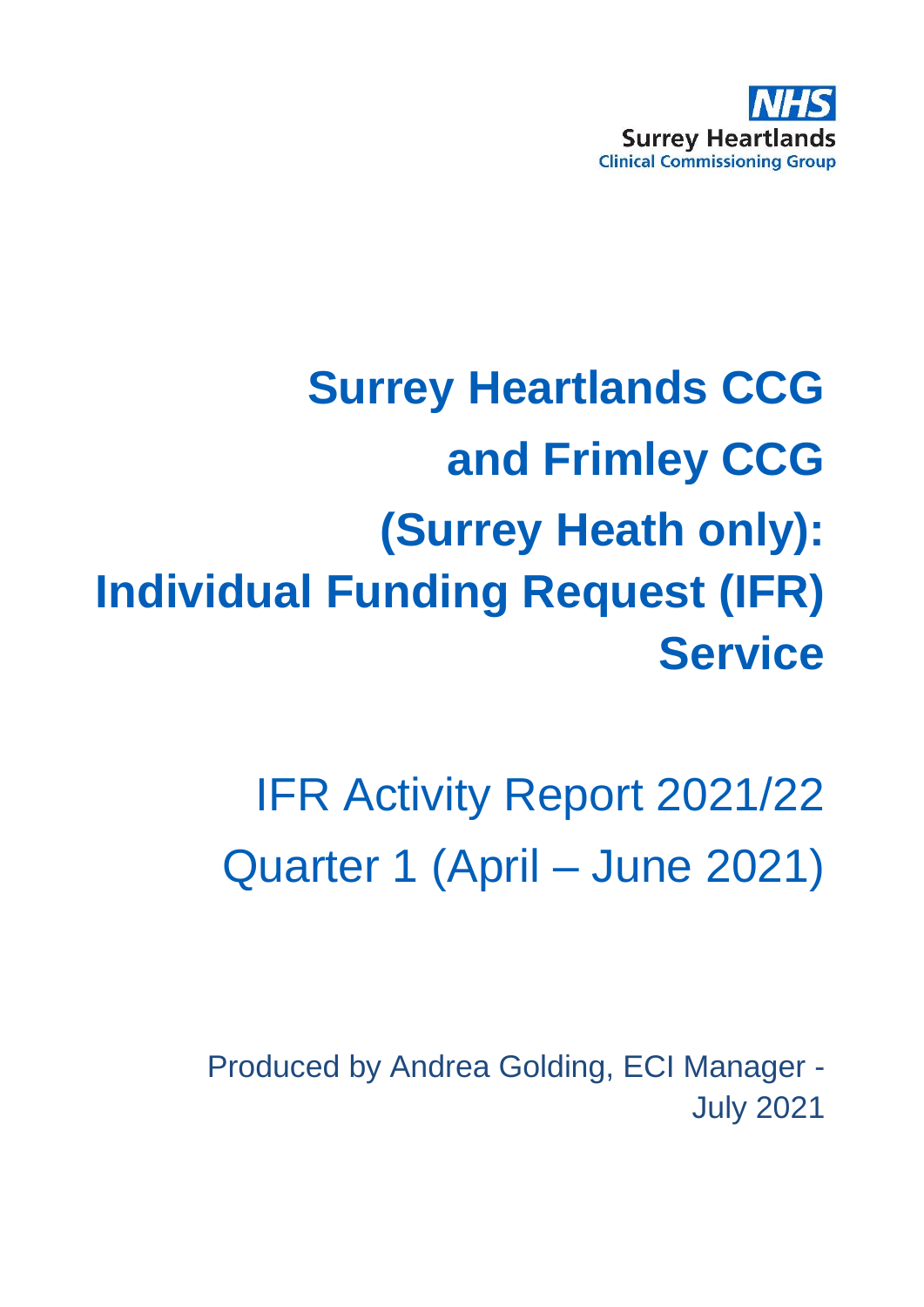#### **Contents**

| 1.  |                                                                    |  |
|-----|--------------------------------------------------------------------|--|
| 1.1 |                                                                    |  |
| 2.  |                                                                    |  |
| 3.  | Surrey Heartlands Place-based Partnerships/CCG population sizes 4  |  |
| 4.  |                                                                    |  |
| 5.  |                                                                    |  |
| 6.  |                                                                    |  |
| 7.  |                                                                    |  |
| 8.  |                                                                    |  |
| 9.  |                                                                    |  |
| 10. |                                                                    |  |
| 11. |                                                                    |  |
| 12. |                                                                    |  |
| 13. | European Economic Area Requests by Place-based Partnership / CCG 9 |  |
| 14. |                                                                    |  |
| 15. |                                                                    |  |
| 16. |                                                                    |  |
| 17. |                                                                    |  |
| 18. |                                                                    |  |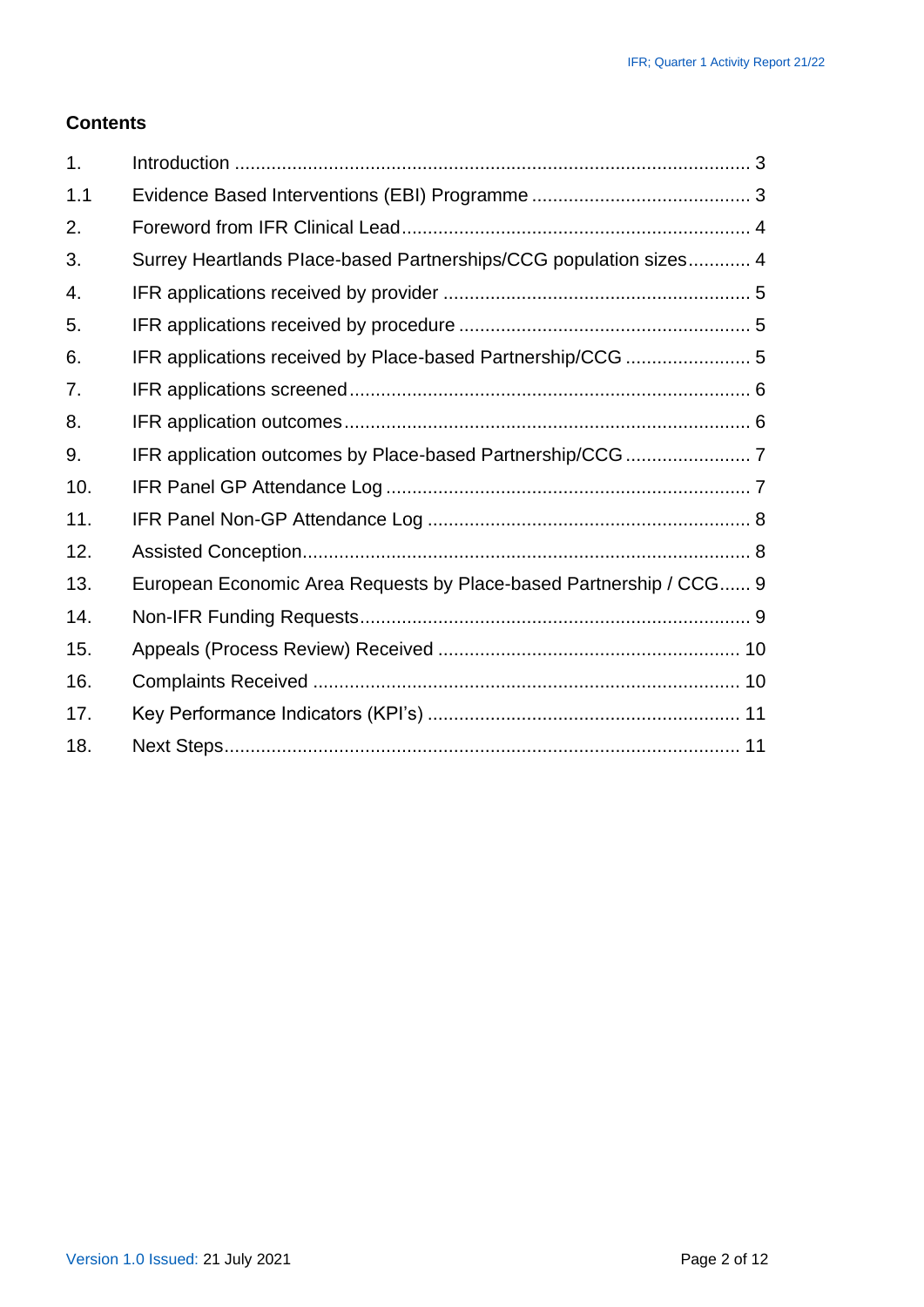#### <span id="page-2-0"></span>**1. Introduction**

The Effective Commissioning Initiative (ECI) Team at Surrey Heartlands Clinical Commissioning Group (CCG) hosts the Individual Funding Requests (IFR) Service on behalf of East Surrey, Guildford & Waverley, North West Surrey and Surrey Downs Place-based Partnerships, and Frimley CCG (Surrey Heath only).

There may be individual cases where a patient's needs cannot be met through existing contracts and commissioning arrangements, but their consultant considers that their patient has a need for an un-commissioned treatment and wishes to request funding on their patient's behalf. When these requests occur, CCGs must have a robust and transparent system in place to assess and determine whether the request should be funded, demonstrating a rational decision-making process for an individual patient.

IFR applications for procedures and treatments which are not routinely funded on the NHS are submitted through an online database called Blueteq and each one is checked for completeness by the ECI Team. Applications are screened for eligibility for consideration by the IFR Panel on a weekly basis by the IFR Screening Group; this group consists of a minimum of 2 clinicians to guarantee a fair and transparent process. IFR applications can be submitted for both interventions and drugs; any received for drugs are processed by the Pharmaceutical Commissioning Team and are not included within this report.

IFR applications that are deemed to be eligible for consideration by the IFR Panel are processed and submitted to the next available Panel meeting for clinical discussion. Panel meetings are held on the fourth Wednesday of every month and are attended by clinical representation from each of the 4 Surrey Place-based Partnerships/CCG as well as a pharmacist, a member of the Public Health Team, and a Lay Member. The IFR Panel will decide whether to approve or decline funding. Once a Panel decision has been made, the ECI Team will communicate the outcome to the applicant. If the applicant, or their patient, requests a review of the outcome following a declined decision, they have the option of sending a request in writing to the ECI Team; this must be received within one calendar month of the date of the IFR Panel decision email/letter.

In March 2020, NHS England issued guidance that all providers be on a block contract in order to minimise the burden of formal contractual documentation and contract management processes so that staff can focus fully on the COVID-19 response.

#### <span id="page-2-1"></span>**1.1 Evidence Based Interventions (EBI) Programme**

The Evidence Based Interventions (EBI) programme was initiated by NHS England/ Improvement in 2018 and aims to reduce harm and unnecessary interventions taking place by ensuring that those that are routinely available on the NHS are evidence-based and appropriate.

In addition, the programme aims to avoid needless harm to patients and free up scarce professional time for performing other interventions, including creating headroom for proven innovations. The time saved can, in turn, be reinvested in patient care.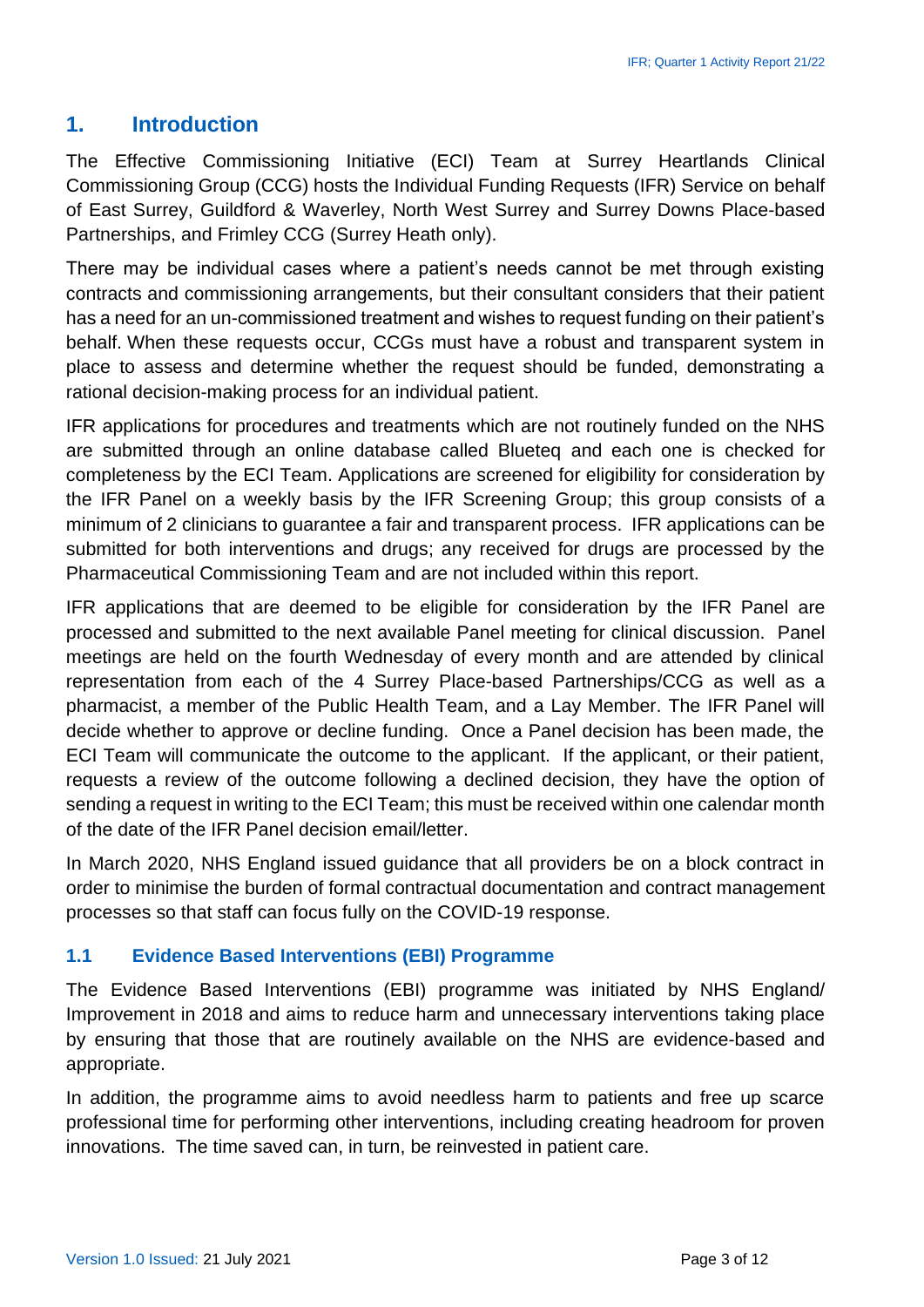NHSE/I compiled an initial list of 17 interventions, known as Wave 1, that had either none or limited clinical effectiveness based on clinical evidence and research including NICE guidelines, Choosing Wisely recommendations and academic studies which formed part of the NHS Standard Acute Contract.

Of the 17 interventions in Wave 1, 4 fell under the IFR category: Intervention for snoring (not OSA), Dilation and Curettage for heavy menstrual bleeding, Knee Arthroscopy for Osteoarthritis, and Injections for non-specific low back pain without sciatica. In December 2020, a further 31 interventions/tests/procedures were introduced, known as Wave 2, 2 of which were IFRs: Exercise ECG for screening for coronary heart disease and Helmet Therapy for treatment of positional plagiocephaly/brachycephaly in children.

Current contracts stipulate the requirement to comply with the EBI guidance. Although the guidance is not mandatory, CCG activity is monitored on a monthly basis by NHSE. A dashboard is used to present the data for all interventions across the country and can be used to identify providers/commissioners that are outliers against each intervention/test/procedure. The dashboard is currently accessible via the NHS Business Services Authority website however it is in the process of transitioning to ViewPoint.

#### <span id="page-3-0"></span>**2. Foreword from IFR Clinical Lead**

This report demonstrates the scope of the IFR applications which have been received (for interventions only) by the ECI Team over the last quarter. The data within this report relates to all 4 Place-based Partnerships within Surrey Heartlands CCG: East Surrey, Guildford & Waverley, North West Surrey and Surrey Downs, and Frimley CCG (Surrey Heath).

The ECI Team continue to hold a joint weekly screening meeting with Pharmaceutical Commissioning Team, to screen cases for eligibility for consideration by the IFR Panel. Both teams continue to monitor requests and flag up potential commissioning gaps in a timely manner to the commissioners.

#### <span id="page-3-1"></span>**3. Surrey Heartlands PIace-based Partnerships/CCG population sizes**

These figures are taken from each individual Place-based Partnership/CCG Annual General Meeting June 2019. (\* figure taken from Surrey Heath CCG Annual Report 19/20).

| <b>Place-based Partnership/CCG</b>           | <b>Population size</b> |
|----------------------------------------------|------------------------|
| East Surrey Place-based Partnership          | $185,000 +$            |
| Guildford & Waverley Place-based Partnership | $225,000 +$            |
| North West Surrey Place-based Partnership    | $370,000 +$            |
| <b>Surrey Downs Place-based Partnership</b>  | $305,000 +$            |
| Frimley CCG (Surrey Heath)                   | 98,142 *               |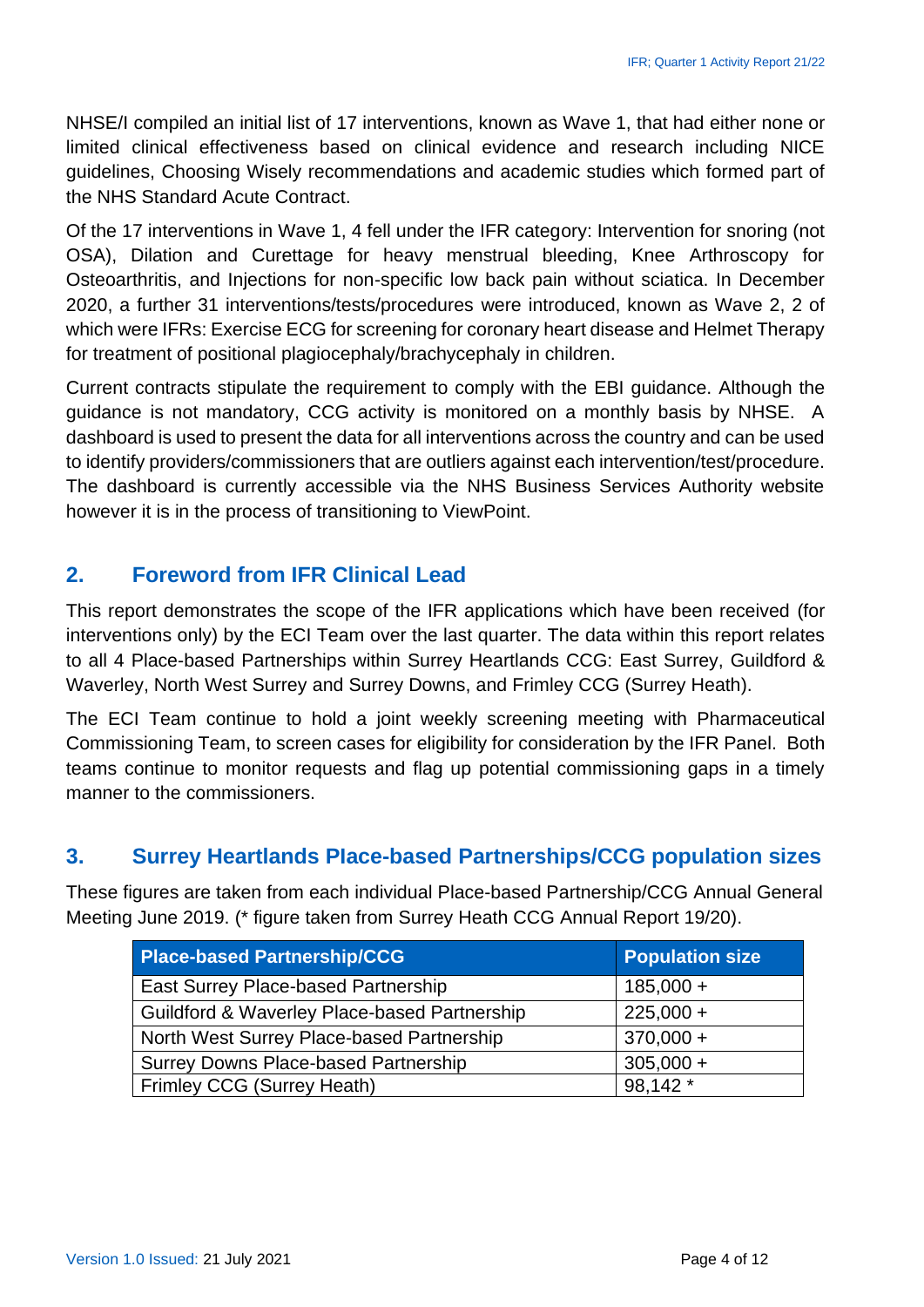#### <span id="page-4-0"></span>**4. IFR applications received by provider**

During the same time period for the previous year, 2020/21, there has been just under a 1.4% increase, equating to an additional 3 IFR applications received.

| <b>Provider</b>                                    | <b>Activity</b> |
|----------------------------------------------------|-----------------|
| Ashford & St Peters Hospitals NHS Foundation Trust |                 |
| <b>Dorking Healthcare</b>                          |                 |
| <b>Frimley Park Hospital NHS Foundation Trust</b>  |                 |
| Guys & St Thomas's Hospitals NHS Foundation Trust  | 2               |
| Kings College Hospital NHS Foundation Trust        |                 |
| Mayday Healthcare NHS Trust                        |                 |
| <b>Odstock Medical</b>                             |                 |
| Queen Victoria Hospital NHS Foundation Trust       | 2               |
| <b>Surrey &amp; Sussex Healthcare NHS Trust</b>    |                 |
| <b>Grand Total</b>                                 |                 |

#### <span id="page-4-1"></span>**5. IFR applications received by procedure**

The table below shows the procedures for which IFRs were submitted during Quarter 1.

| <b>Procedure</b>                                        | <b>Activity</b> |
|---------------------------------------------------------|-----------------|
| Investigation for suspected small bowel intussusception |                 |
| <b>Breast Implant Removal and Replacement</b>           | 1               |
| <b>Carbon Dioxide Laser Ablation</b>                    |                 |
| <b>Female Sterilisation</b>                             |                 |
| <b>Functional Electrical Stimulation</b>                |                 |
| <b>Assisted Conception: IVF</b>                         |                 |
| <b>Laser Hair Removal</b>                               |                 |
| Other facial procedures; Lower Lid procedure            |                 |
| Other Neurological/Neurosurgery; Transcranial Magnetic  |                 |
| <b>Scar Revision</b>                                    |                 |
| Shave of Rhinophyma                                     |                 |
| <b>Grand Total</b>                                      |                 |

#### <span id="page-4-2"></span>**6. IFR applications received by Place-based Partnership/CCG**

The table below shows the number of IFR applications received for each of the 4 Place-based Partnerships and Frimley CCG (Surrey Heath) during Quarter 1.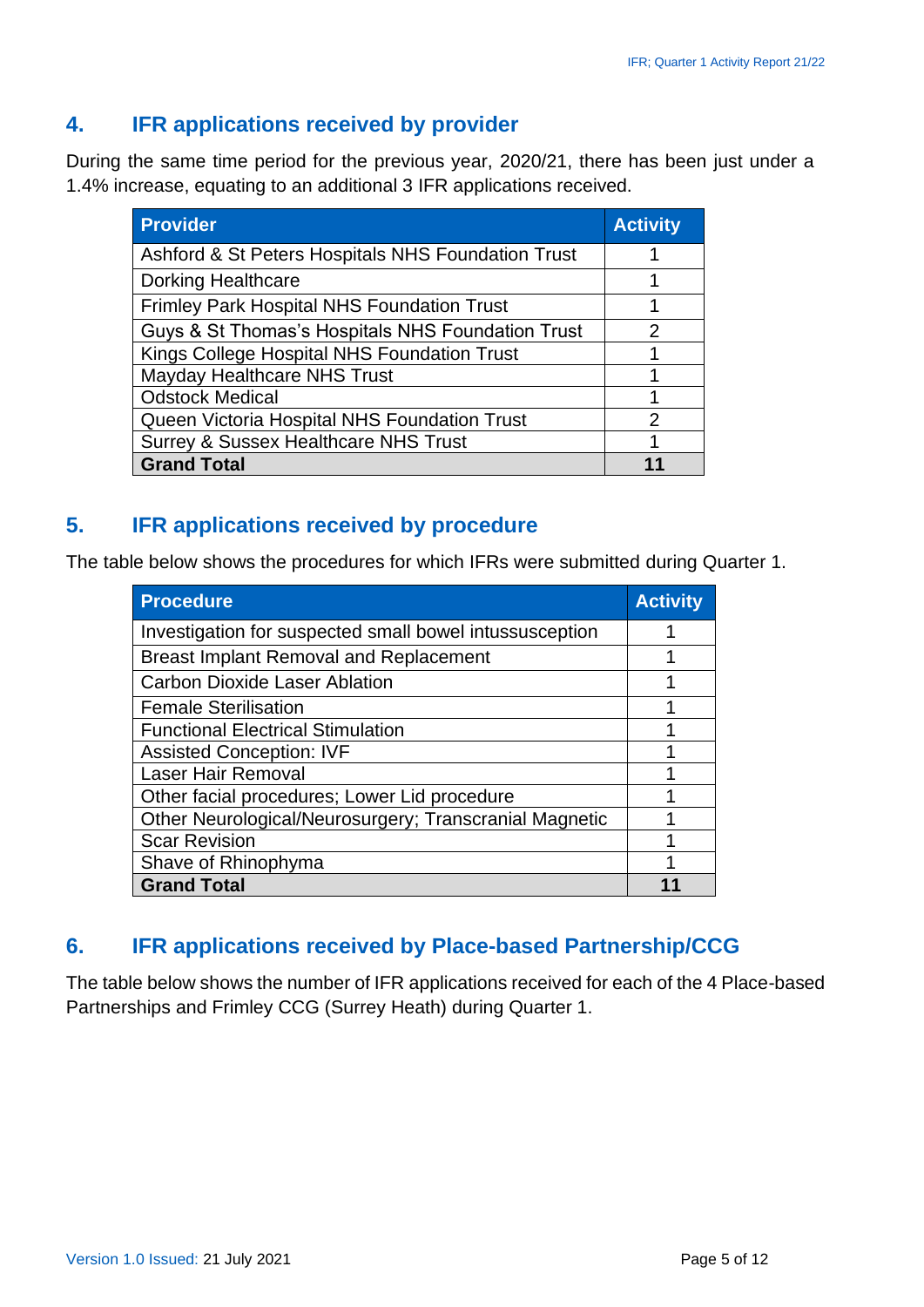| <b>Place-based Partnership/CCG</b>           | <b>Activity</b>   |  |
|----------------------------------------------|-------------------|--|
| East Surrey Place-based Partnership          |                   |  |
| Guildford & Waverley Place-based Partnership |                   |  |
| North West Surrey Place-based Partnership    |                   |  |
| <b>Surrey Downs Place-based Partnership</b>  |                   |  |
| Frimley CCG (Surrey Heath only)              | $\mathbf{\Omega}$ |  |
| <b>Grand Total</b>                           |                   |  |

#### <span id="page-5-0"></span>**7. IFR applications screened**

All complete IFR applications are screened for eligibility for consideration by the IFR Panel. Where applications have been withdrawn, they are considered to be incomplete, and the applicant is advised that they can resubmit at any time.

| <b>Month</b> | No of IFR's<br>screened | <b>Eligible for</b><br><b>Panel</b> | Ineligible for<br><b>Panel</b> | <b>Further</b><br>information<br>required |
|--------------|-------------------------|-------------------------------------|--------------------------------|-------------------------------------------|
| April        |                         |                                     |                                |                                           |
| May          |                         |                                     |                                |                                           |
| June         |                         |                                     |                                |                                           |

### <span id="page-5-1"></span>**8. IFR application outcomes**

Although very few applications have been received during this period, 2 were withdrawn; the common themes being:

- There is a policy therefore an IFR application is not required
- Insufficient clinical detail was provided, or the request was uploaded onto the Blueteq database but not submitted

Cases that are 'Ineligible for Panel' are usually deemed not to be clinically exceptional, based on the evidence provided. Where the status of an application is 'Incomplete', the provider has only partially completed the details that are required in order for it to be submitted for consideration.

| <b>Status</b>                               | <b>Activity</b> |
|---------------------------------------------|-----------------|
| Incomplete                                  | 2               |
| IFR: Ineligible for IFR Panel               | 2               |
| IFR: Case withdrawn                         |                 |
| IFR: Further information required           | 2               |
| IFR: Awaiting Eligibility Check by ECI Team |                 |
| IFR: Approved outside IFR Panel             |                 |
| IFR: Prepared for IFR Panel                 |                 |
| <b>Grand Total</b>                          |                 |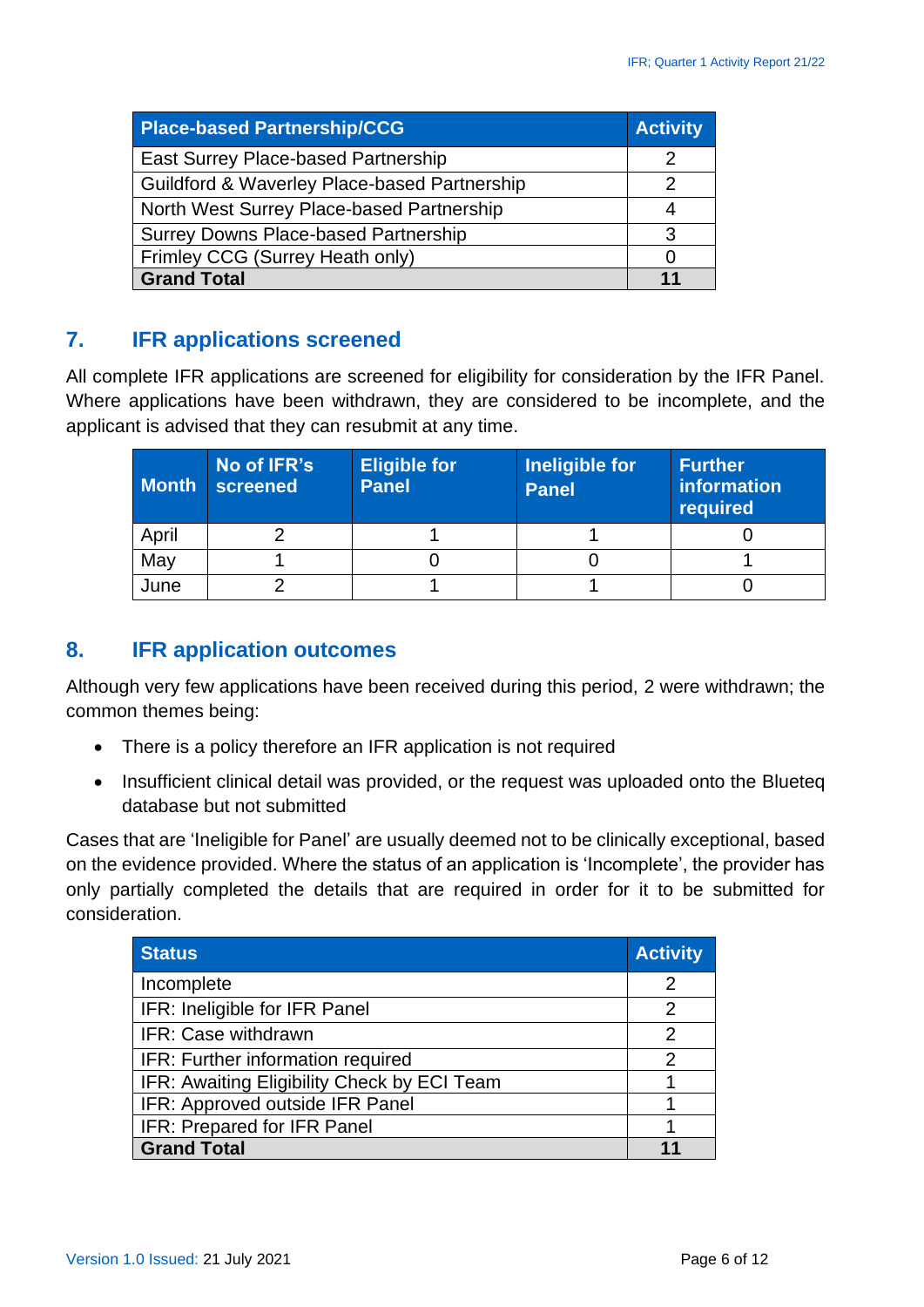#### <span id="page-6-0"></span>**9. IFR application outcomes by Place-based Partnership/CCG**

The table below shows the outcomes for all the IFR applications that were submitted during this quarter. Where cases are incomplete, no costs are available.

| <b>Place-based</b><br><b>Partnership/CCG</b>     | <b>IFR Outcome</b>                                      |                | <b>Anticipated Cost</b> |
|--------------------------------------------------|---------------------------------------------------------|----------------|-------------------------|
|                                                  |                                                         |                |                         |
| <b>East Surrey Place-based Partnership</b>       |                                                         | $\mathbf{2}$   | £2500                   |
|                                                  | IFR: Ineligible for IFR Panel                           |                | £500                    |
|                                                  | IFR: Case Withdrawn                                     |                | £2000                   |
|                                                  | <b>Guildford &amp; Waverley Place-based Partnership</b> | $\overline{2}$ | £1850                   |
|                                                  | IFR: Ineligible for IFR Panel                           |                | £1600                   |
|                                                  | IFR: Approved outside IFR Panel                         |                | £250                    |
| <b>North West Surrey Place-based Partnership</b> | 4                                                       | £9000          |                         |
|                                                  | Incomplete                                              | $\overline{2}$ | £0                      |
|                                                  | IFR: Further information required                       |                | £1000                   |
|                                                  | IFR: Prepared for IFR Panel                             |                | £8000                   |
| <b>Surrey Downs Place-Based Partnership</b>      |                                                         | 3              | £4800                   |
|                                                  | IFR: Awaiting eligibility check                         |                | £1800                   |
|                                                  | IFR: Further information required                       |                | £2000                   |
|                                                  | IFR: Case withdrawn                                     |                | £1000                   |
| <b>Frimley CCG (Surrey Heath)</b>                |                                                         | Ω              | £0                      |
| <b>Grand Total</b>                               |                                                         | £18,150        |                         |

#### <span id="page-6-1"></span>**10. IFR Panel GP Attendance Log**

The table below shows the attendance log for the GP's that were present at the IFR Panel meetings during this time period.

The Panel meetings scheduled for May and June did not take place as there were no cases eligible for consideration.

| <b>Name</b>             | <b>Organisation</b>                                         |                | <b>May</b> | <b>June</b> |
|-------------------------|-------------------------------------------------------------|----------------|------------|-------------|
| Dr Bethan Forgie        | <b>East Surrey Place-based</b><br>Partnership               | æ              |            |             |
| Dr Joe McGilligan       | <b>East Surrey Place-based</b><br>Partnership               | <b>THE</b>     |            |             |
| Dr David Eyre-Brook     | <b>Guildford &amp; Waverley Place-</b><br>based Partnership | 全              |            |             |
| Dr Philippa<br>Woodward | North West Surrey Place-based<br>Partnership                | <b>THE</b>     |            |             |
| Dr Ruchika Gupta        | <b>Surrey Downs Place-based</b><br>Partnership              | 全              |            |             |
| Dr John Fraser          | Frimley CCG (Surrey Heath)                                  | $\blacksquare$ |            |             |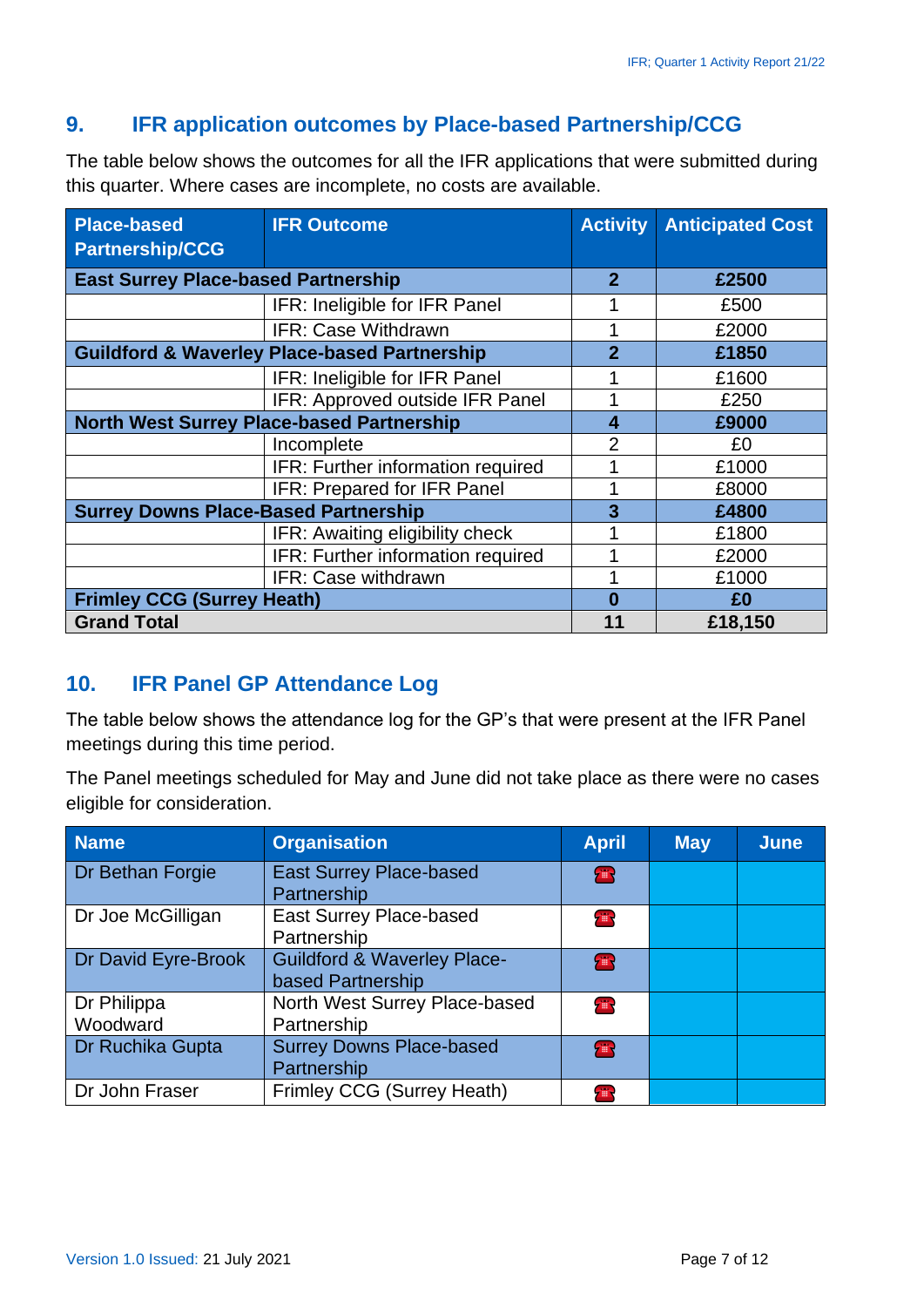#### <span id="page-7-0"></span>**11. IFR Panel Non-GP Attendance Log**

The table below shows the attendance log for the non-GPs that were present at the IFR Panel meetings during this time period.

The Panel meetings scheduled for May and June did not take place as there were no cases eligible for consideration.

| <b>Name</b>           | <b>Organisation</b>                                                          |            | <b>May</b> | <b>June</b> |
|-----------------------|------------------------------------------------------------------------------|------------|------------|-------------|
| Dr Iain Cruickshank   | <b>Independent Clinical Chair</b>                                            | Æ.         |            |             |
| Tejinder Bahra        | Pharmaceutical<br><b>Commissioning Team, Surrey</b><br><b>Heartlands CCG</b> | <b>THE</b> |            |             |
| Dr Elizabeth Saunders | Consultant in Public Health,<br><b>Surrey County Council</b>                 | 雷          |            |             |
| <b>Taylor Keech</b>   | <b>ECI Team, Surrey</b><br><b>Heartlands CCG</b>                             | <b>THE</b> |            |             |
| <b>Paul Barton</b>    | Lay Member                                                                   |            |            |             |

#### <span id="page-7-1"></span>**12. Assisted Conception**

Under patient choice, patients who are registered with a Surrey GP have the option of choosing where to undergo their Assisted Conception treatment, although there are 3 preferred providers that are commissioned by the CCG: Care Fertility (previously Nuffield Health, Woking Hospital), Croydon Health Services NHS Trust (Mayday) and Kingston Hospital NHS Foundation Trust.

Up to 2 full cycles (consisting of 1 fresh and 1 frozen cycle) of IVF, with or without ICSI, are funded in eligible women who are aged no more than 39 years at the time of their referral to a fertility clinic. If the woman reaches the age of 40 during treatment, then that cycle can be completed but no others must be initiated.

The table below shows the details of the only IFR application received for an Assisted Conception procedure between April and June 2021. This application is currently pending a decision by the IFR Panel.

| <b>Place-based</b><br><b>Partnership/CCG</b>     | <b>Procedure</b>                | <b>Activity</b> | <b>Expected</b><br><b>Cost</b> |
|--------------------------------------------------|---------------------------------|-----------------|--------------------------------|
| <b>North West Surrey Place-based Partnership</b> |                                 |                 |                                |
|                                                  | <b>Assisted Conception: IVF</b> |                 | £8000                          |
| <b>Grand Total</b>                               |                                 | £8000           |                                |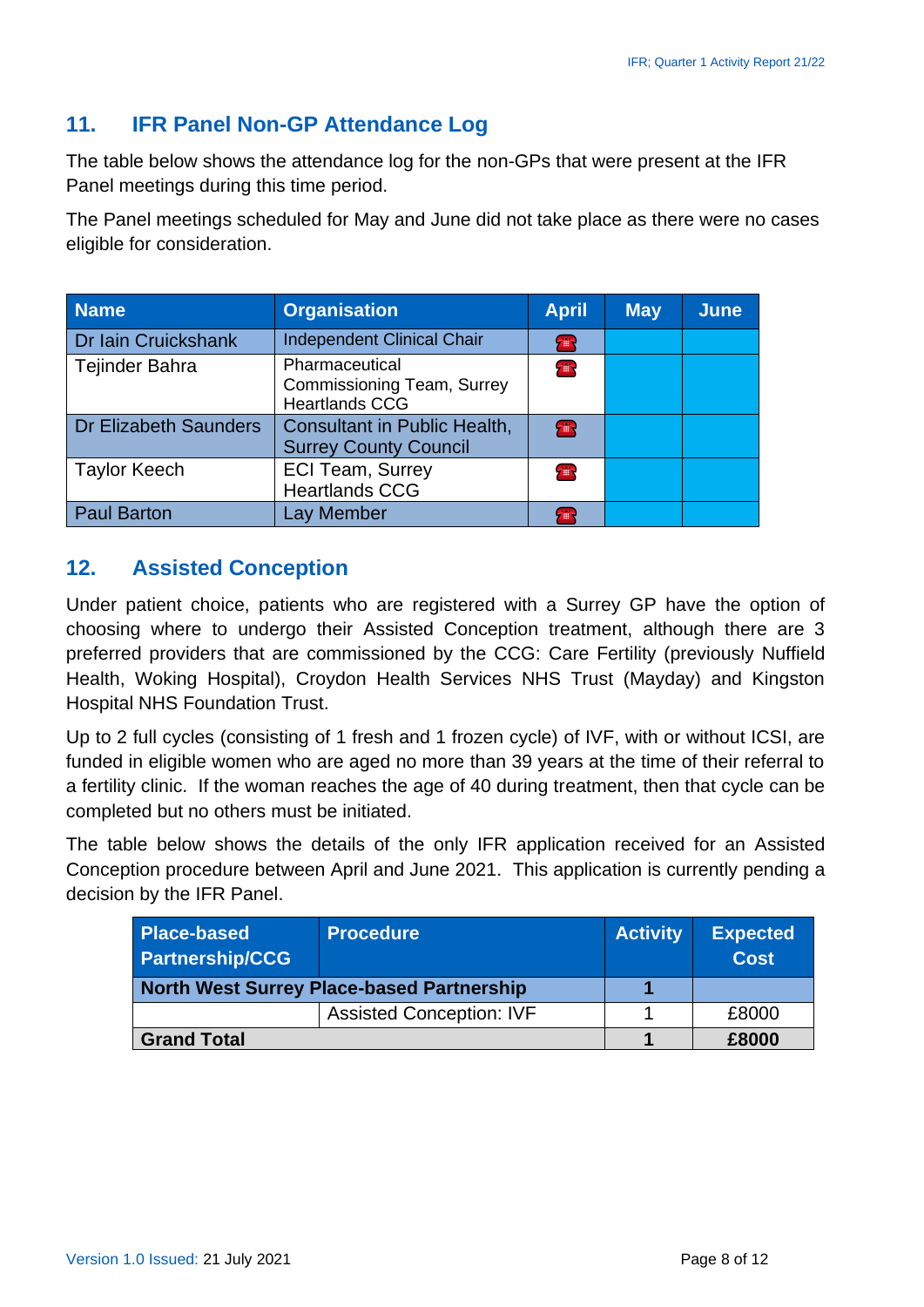# <span id="page-8-0"></span>**13. European Economic Area Requests by Place-based Partnership / CCG**

European Economic Area (EEA) requests are for routine treatments which took place in a European country. Place-based Partnerships/CCGs are responsible for reimbursing patients if the treatment would have been routinely available on the NHS. All EEA requests are managed by NHS England. When treatment takes place via this route, the designated team at NHS England submit a request for reimbursement of costs to the patients Place-based Partnership/CCG.

All EEA requests are managed by the ECI Team; each request is logged by the team and the patients Place-based Partnership/CCG makes the decision on whether the reimbursement should be made.

Requests received from NHS England contain minimal information and do not include the costs involved in the treatment. If a response is not submitted to NHS England within 7 working days, they have the authorisation to approved funding on behalf of the patients Placebased Partnership/CCG providing the treatment undertaken is funding locally. NHS England will then recharge the appropriate Place-based Partnership/CCG.

5 EEA reimbursement claims were made during this period for the treatments listed in the table below:

| <b>Month</b> | <b>Place-based Partnership</b><br>/CCG                      | <b>Treatment/Procedure</b>                                                                                      |
|--------------|-------------------------------------------------------------|-----------------------------------------------------------------------------------------------------------------|
| <b>April</b> | <b>Guildford &amp; Waverley Place-</b><br>based Partnership | Laparoscopic 360 re-fundoplication with<br>posterior hiatal plastic surgery                                     |
|              | North West Place-based<br>Partnership                       | Chronic psychiatry, CT scan, Covid-19 Test                                                                      |
| June         | <b>Guildford &amp; Waverley Place-</b><br>based Partnership | <b>Hydatid Removal</b>                                                                                          |
|              | North West Place-based<br>Partnership                       | MRI, first trauma & ortho consult, follow up<br>consult, arthroscopic rotator cuff repair,<br>follow up consult |
|              | North West Place-based<br>Partnership                       | Hip joint replacement                                                                                           |

## <span id="page-8-1"></span>**14. Non-IFR Funding Requests**

Applications that are submitted for treatments/procedures/equipment that does not fall under the remit of IFR but still require from Surrey Heartlands CCG/Frimley CCG (Surrey Heath), are processed via an Outside Remit Request (ORR). The ECI Team log the request details onto a central document and then send the completed, anonymised ORR form to the relevant contracting team for a response.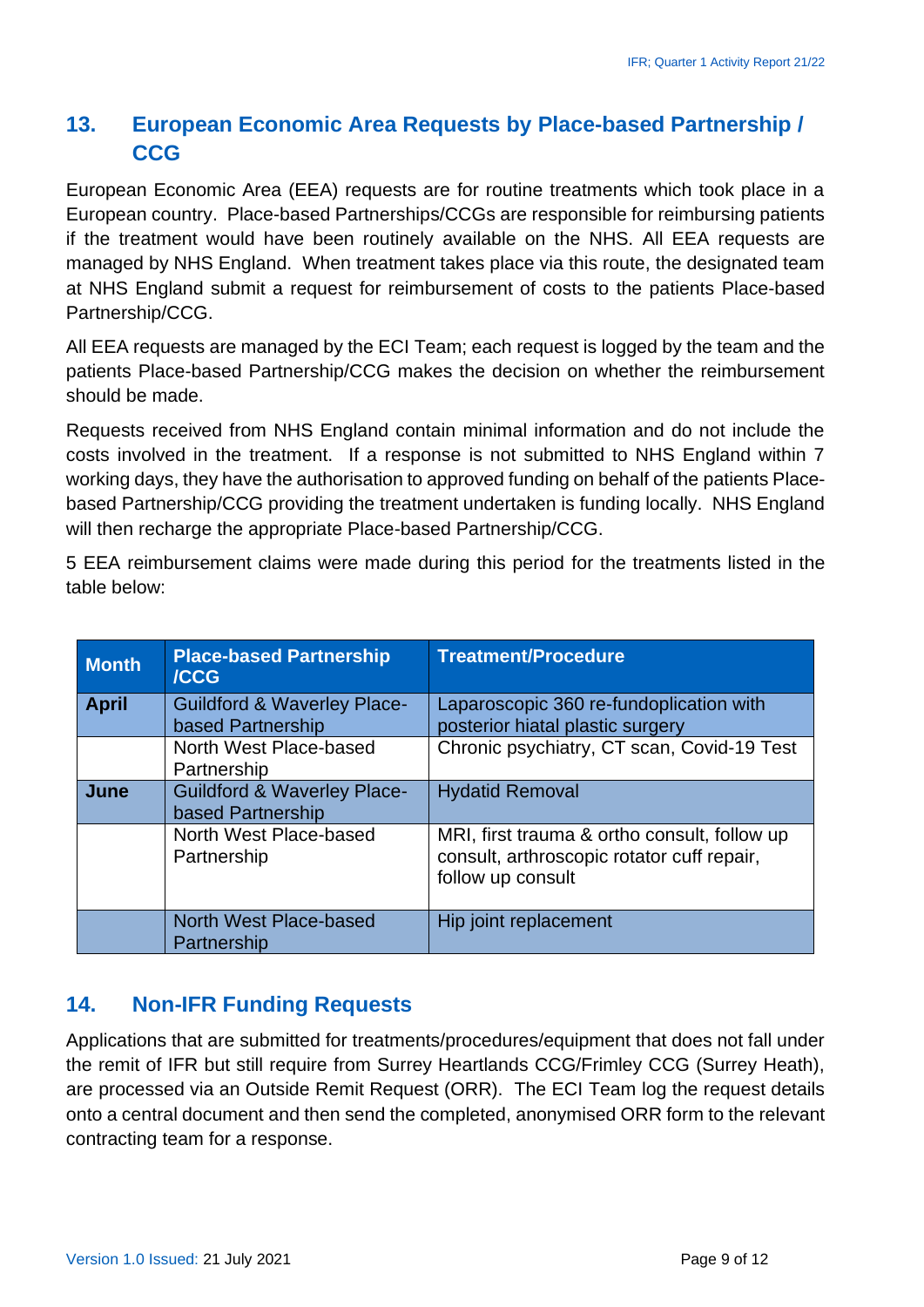During this period a request was submitted, for a Guildford & Waverley patient with a previous ankle fusion, for rocker custom shoes/boots made by Moore Bros Orthopaedic Footwear at a cost of £700. The request was reviewed by a Clinical Lead for Guildford & Waverley and subsequently approved.

#### <span id="page-9-0"></span>**15. Appeals (Process Review) Received**

When the IFR Panel has not supported funding for a treatment, the patient or requesting clinician have the option of requesting that the process which led to the decision be subject to review. The request must be submitted to the ECI Team within 28 working days of the IFR Panel outcome and submitted in writing via email.

The IFR Review Panel will consider whether the process followed by the IFR Panel was fair and consistent, based on whether the decision reached:

- Was taken following a process which was consistent with the policies of CCG;
- Was a decision which a reasonable IFR Panel was entitled to reach;
- Understood, took into account and weighed, all the relevant evidence; and
- Did not take into account any irrelevant factors.

In the event that the IFR Review Panel considers that there was any procedural error in the IFR Panel's decision, they will consider whether there was any reasonable prospect that the IFR Panel could have come to a different decision had that error not been made.

If the IFR Review Panel considers that there was no reasonable prospect of the IFR Panel coming to a different decision, then the IFR Review Panel will approve the decision notwithstanding the procedural error. If the IFR Review Panel considers that there was a reasonable prospect that the IFR Panel may have come to a different decision had the error not been made, the IFR Review Panel will require the IFR Panel to reconsider the decision.

No appeals were received during this period.

#### <span id="page-9-1"></span>**16. Complaints Received**

Complaints that relate to the IFR process are submitted directly to the Surrey Heartlands CCG complaints team who will, in turn, contact the ECI Team for a response to de drafted.

1 complaint was received during Quarter 1 from a couple that had encountered delays to their Assisted Conception treatment. The couple had made a complaint to their local acute trust around communications, appointments, and administration, that they felt had affected their care however were not content with the response they had received.

Upon review of the couples circumstances, it became apparent that the female patient did not fully meet the current thresholds for NHS-funded Assisted Conception as her BMI was above 30.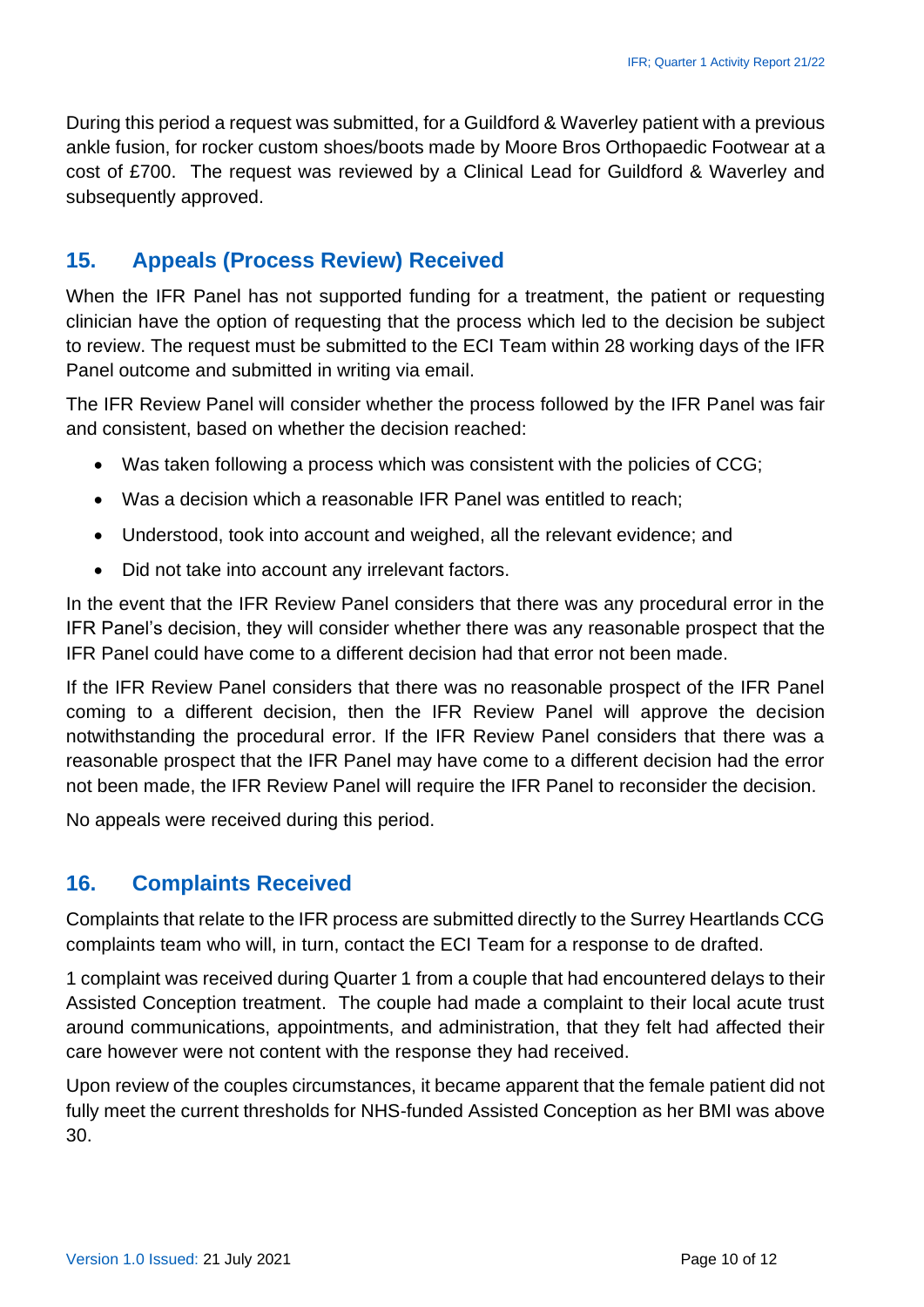Due to the Surrey Heartlands-wide agreement that is currently in place, which allows an extension for any patients who were delayed within secondary care as an impact of the pandemic, the couple were advised that if the female could reduce her BMI to under 30 for a period of at least 6 months and they met all other thresholds prior to 31<sup>st</sup> October 2021, funding would be approved.

# <span id="page-10-0"></span>**17. Key Performance Indicators (KPI's)**

The ECI Team work to Key Performance Indicators (KPI's) in order to ensure that the IFR process is managed in a robust manner. The table below shows the details of each KPI and whether the target was met each month.

| <b>KPI</b>                                                                             | <b>Target</b> | <b>April</b> | <b>May</b> | <b>June</b> |
|----------------------------------------------------------------------------------------|---------------|--------------|------------|-------------|
| IFR applications reviewed within 5 working                                             | 100%          | 100%         | 100%       | 100%        |
| days of receipt                                                                        |               |              |            |             |
| Response sent to requesting clinicians                                                 | 100%          | 100%         | 100%       | 100%        |
| within 5 working days when applications                                                |               |              |            |             |
| submitted incomplete                                                                   |               |              |            |             |
| Applications received which are outside of                                             | 100%          | 100%         | 100%       | 100%        |
| the remit of the ECI Team, returned to the                                             |               |              |            |             |
| requesting clinician within 5 working days                                             |               |              |            |             |
| IFR application outcome communicated to                                                | 100%          | 100%         | 100%       | 100%        |
| requesting clinician within 35 working days<br>(from the date completed information is |               |              |            |             |
| received)                                                                              |               |              |            |             |
| Urgent requests receive a decision within 3                                            | 100%          | 100%         | 100%       | 100%        |
| working days of receipt                                                                |               |              |            |             |
|                                                                                        |               |              |            |             |

#### <span id="page-10-1"></span>**18. Next Steps**

- All providers (both NHS and Independent) will continue to be on a block contract, likely until 2022/23.
- The Surrey Priorities Committee (SPC) has moved to a less formal arrangement with a revised membership which includes representation from each of the 4 Surrey Placebased Partnerships, Frimley CCG (Surrey Heath), Medicines Management, and the Public Health Team.
- The SPC have considered and agreed their workplan for 2021/22; evidence reviews will be discussed, and recommendations made to each Place-based Partnership/CCG prior to ratification by the Health & Care Professionals Executive (HCPE).
- The ECI Team will continue to be part of the demonstrator community for the Evidence Based Interventions (EBI) lead by NHS England. The team will contribute to the 3<sup>rd</sup> Wave of thresholds that will be implemented in due course following consultation.